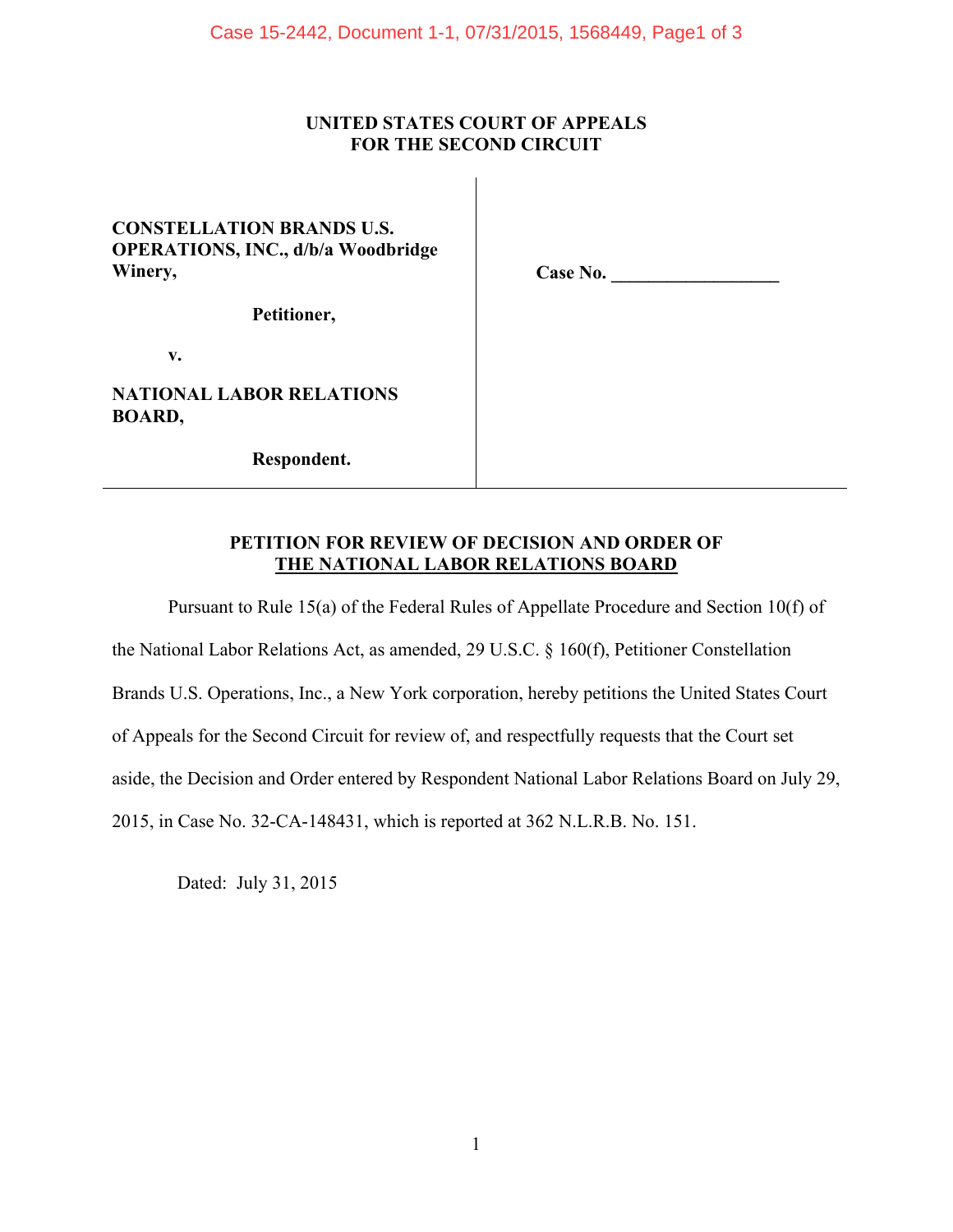Respectfully submitted,

*/s/ Shay Dvoretzky* 

SHAY DVORETZKY JONES DAY 51 Louisiana Avenue, NW Washington, DC 20001 sdvoretzky@jonesday.com (202) 879-3474

WILLIS J. GOLDSMITH JONES DAY 222 East 41st Street New York, NY 10017 wgoldsmith@jonesday.com  $(212)$  326-3649